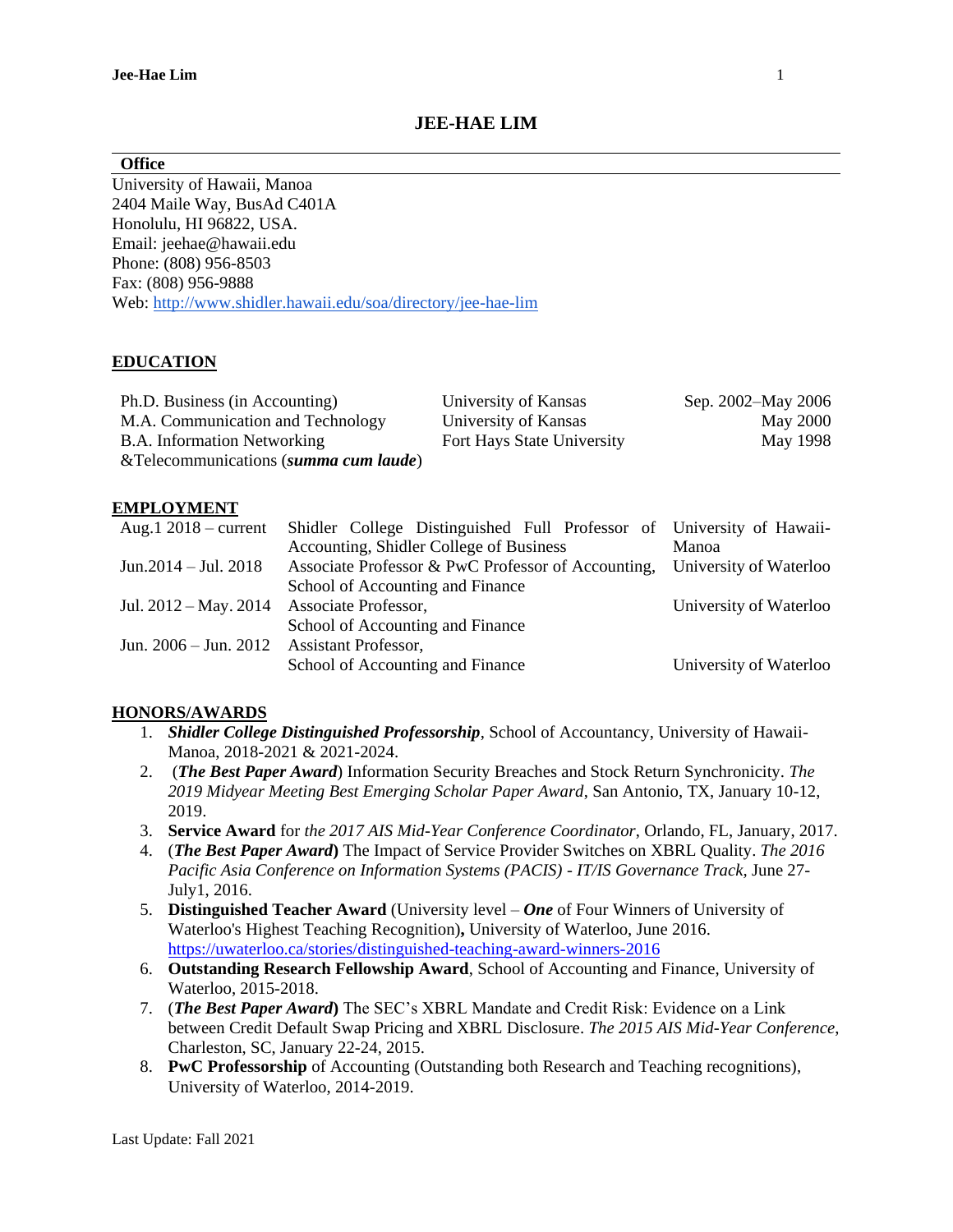- 9. **Outstanding Teaching Fellowship Award**, School of Accounting and Finance, University of Waterloo, 2014-2017.
- 10. **UW Outstanding Performance Award** in Teaching and Scholarship, 2013.
- 11. **SAF Teaching Fellowship Award**, School of Accounting and Finance, University of Waterloo, 2013-2014.
- 12. **Outstanding Research Fellowship Award**, School of Accounting and Finance, University of Waterloo, 2012 - 2015.
- 13. (*The Best Paper Award***)** Role of IT Executives on the Firm's Ability to Achieve Competitive Advantage Through IT Capability. *The 2011 International Conference on Enterprise Systems, Accounting and Logistics*, Thassos Island, Greece, July 10-12, 2011.
- 14. **SAF Teaching Fellowship Award**, School of Accounting and Finance, University of Waterloo, 2010-2011.
- 15. **SAF Research Fellowship Award**, School of Accounting and Finance, University of Waterloo, 2009-2010.
- 16. **Research and Teaching Excellence (only one junior faculty member**) The David C. Higginbotham PwC Fellowship, School of Accounting and Finance, University of Waterloo, 2008-2011.
- 17. (*The Best Paper Award*) IT Control Weaknesses and Firm Performance (with Boritz, E.) *The 2008 AIS Mid-Year Conference,* Redondo Beach, California, January 9-12, 2008.
- 18. **New Faculty Research Award**, University of Waterloo, 2007.
- 19. **David Merchant International Student Award** for Achievement, in Alph Pi Chapter (national level—only one awarded per year), 2006.
- 20. **Dissertation Fellowship**, School of Business, University of Kansas, Spring 2006.
- 21. **The 2005 Outstanding Graduate Teaching Assistant Award** (University level only five awarded per year), University of Kansas, 2005.
- 22. **Outstanding International Woman Student Award**, University of Kansas, 2005.
- 23. **John O. Tollefson O Teaching Award**, School of Business, University of Kansas, 2005.
- 24. **Outstanding International Scholar in Phi Beta Delta Honor Chapter**, University of Kansas, 2004.
- 25. Selected Attendant for the Doctoral Consortiums, *Decision Science Institute (DSI)*, November 20, 2004.
- 26. Selected Attendant for the Doctoral Consortiums, *Americas Conference on Information Systems (AMCIS)*, New York, August 5, 2004.
- 27. **The AIS PhD Scholarship**, School of Business, University of Kansas, Fall 2003 Spring 2006.
- 28. **Dean's List**, School of Business, University of Kansas, Fall 2003 Spring 2006.
- 29. Selected Attendant for the Doctoral Consortiums, *American Accounting Association (AAA)*—IS section, San Diego, January 2003.
- 30. **The Walter S. Sutton/KPMG Scholarship**, School of Business, University of Kansas, Summer 2003.
- 31. **The Walter S. Sutton/KPMG Peat Marwick Doctoral Scholarship**, School of Business, University of Kansas, Fall 2002– Spring 2003.
- 32. **International Scholarship** (one of the five outstanding international scholars), University of Kansas, 2000.
- 33. **Sene & Louella Carlile Teaching Award**, Communication Studies, University of Kansas, 2000.

**BYU RESEARCH RANK:** 2<sup>nd</sup> rank for *Archival Accounting Information Systems* over 12 years: http://www.byuaccounting.net/rankings/indrank/rank\_ind.php?qurank=AIS\_Archi&sortorder=ranking30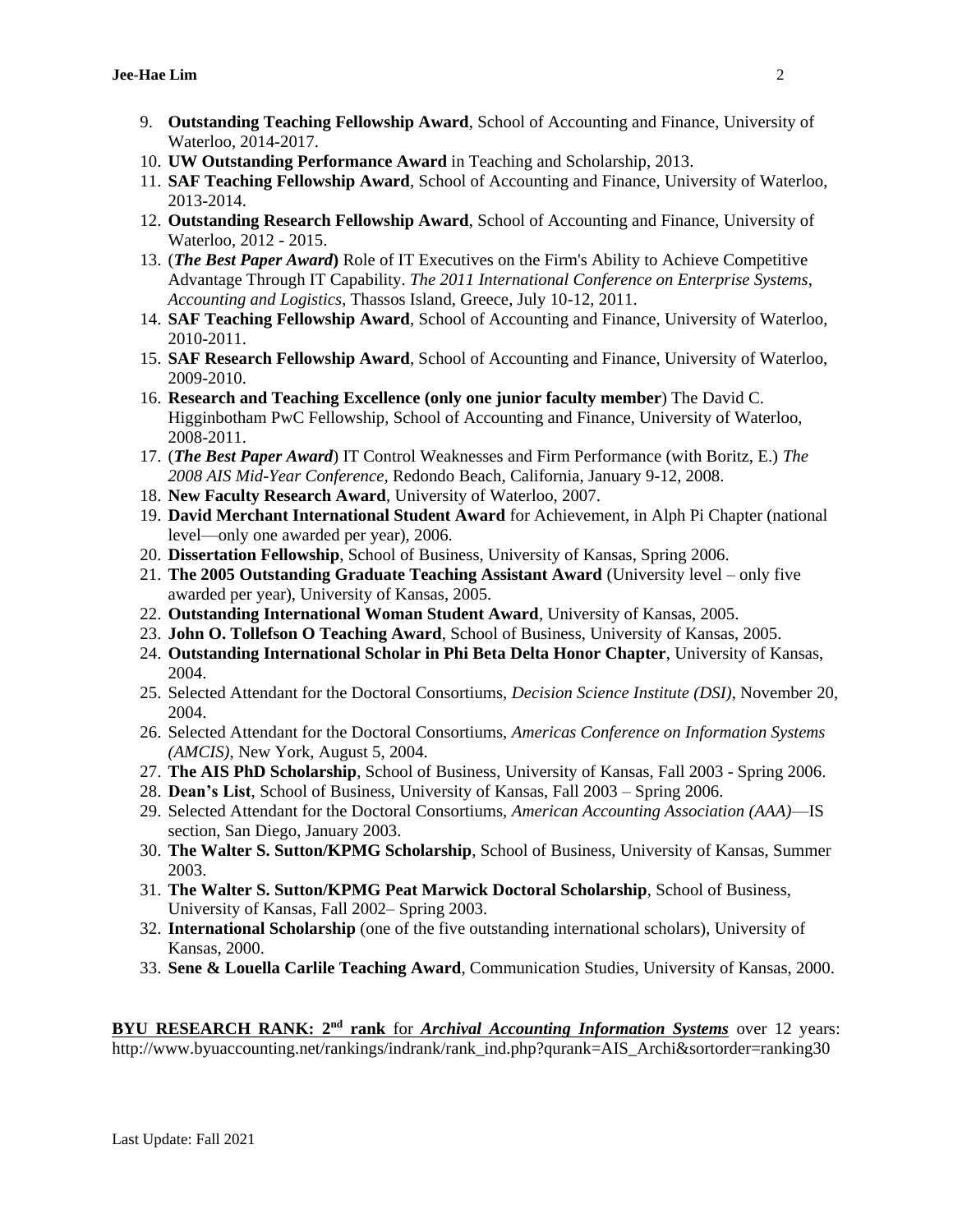### **SELECTED PUBLICATIONS**

- 1. Haislip, J., Lim, J.H., and Pinsker, R. The Impact of Executives' IT Expertise on Reported Data Security Breaches. *Information Systems Research* (2021), 32 (2): 318-334.
- 2. Kim, J.W., Lim, J.H., and Yoon, K.H. Shareholder Wealth Effects of Audit Data Analytics Announcements. *Accounting Horizon.* (2020), 34 (4): 125–142.
- 3. Kim, J.B., Kim, J.W. and Lim, J.H. Does Mandatory XBRL Adoption Constrain Managerial Opportunism in Financial Reporting? Evidence from Mandated U.S. Filers. *Contemporary Accounting Research* (2019), 36 (4): 2610-2634.
- 4. Jeong, C., Lee, S.Y., and Lim, J.H. Information Security Breaches and IT Security Investments: Impacts on Competitors. *Information and Management* (2019), 56 (5):681-695.
- 5. Yen, J.C., Lim, J.H., Wang, T., and Hsu, C. The Impact of Audit Firms' Characteristics on Audit Fees Following Information Security Breaches. *Journal of Accounting and Public Policy* (2018), 37 (6): 489-507.
- 6. Felo, A.J., Kim, J.W., and Lim, J.H. Can XBRL Detailed Tagging of Footnotes Improve Financial Analysts' Information Environment? *International Journal of Accounting Information Systems* (2018), 28, 45-58.
- 7. Boritz, E., Efendi, J., and Lim, J.H. The Impact of Senior Management Competencies on the Voluntary Adoption of an Innovative Technology. *Journal of Information Systems*. (2018), 32 (4): 25-46.
- 8. Chen, G., Kim, J.B., Lim, J.H., and Zhou, J. XBRL Adoption and Bank Loan Contracting: Early Evidence. *Journal of Information Systems*. (2018), 32 (4): 47-69.
- 9. Janvrin, D., Lim, J.H. and Peters, G. The Perceived Impact of Journal of Information Systems on Promotion and Tenure. *Journal of Information Systems* (2015), 29 (1): 73-93.
- 10. Back, B.H., Lim, J.H., and Zang Y.S. An Examination of Earnings Surprises for Urban and Rural Firms. *Korean Accounting Review* (2014), 39 (2): 77-108.
- 11. Lim, J.H., Stratopoulos, T., and Wirjanto, T. Sustainability of a Firm's Reputation for IT Capability: Role of Senior Executives. *Journal of Management Information Systems* (2013), 30  $(1): 59-98.$
- 12. Kobelsky, K., Lim, J.H., and Jha, R. The Impact of Performance-based Compensation on Internal Control. *Journal of Applied Business Research* (2013), 29 (3): 913-934.
- 13. Boritz, E., Hayes, L., and Lim, J.H. A Content Analysis of Auditors' Reports on IT Internal Control Weaknesses: The Comparative Advantages of an Automated Approach to Control Weakness Identification. *International Journal of Accounting Information Systems* (June 2012), 14 (2): 138-163.
- 14. Kim, J.W., Lim, J.H., and No, W.G. The Effect of Mandatory XBRL Reporting Across the Financial Information Environment: Evidence in the First Waves of Mandated U.S. Filers. *Journal of Information Systems* (Spring 2012), 26 (1): 127-153.
- 15. Brown, K., and Lim, J.H. The Effect of Internal Control Deficiencies on the Usefulness of Earnings in Executive Compensation. *Advances in Accounting* (June 2012), 28 (1): 75-87.
- 16. Lim, J.H., Stratopoulos, T., and Wirjanto, T. Role of IT Executives on the Firm's Ability to Achieve Competitive Advantage through IT Capability. *International Journal of Accounting Information Systems* (March 2012), 13 (1): 21-40.
- 17. Yang, S.B., Lim, J.H., Oh, W.S., Animesh, A., and Pinsonneault, A. Using Real Options to Investigate the Market Value of Virtual World Businesses. *Information Systems Research* (September 2012), 23 (3): 1011-1029.
- 18. Chen, C., Lim, J.H., and Stratopoulos, T. IT Capability and A Firm's Ability to Recover from Losses: Evidence from the Economic Downturn of the Early 2000s. *Journal of Information Systems* (Fall 2011), 25 (2): 117-144.
- 19. Lim, J.H., Richardson, V.J., Dehning, B., and Smith, R. A Meta-Analysis of the Effects of IT Investment on Firm Financial Performance. *Journal of Information Systems* (Fall 2011)*,* 25 (2): 145-169.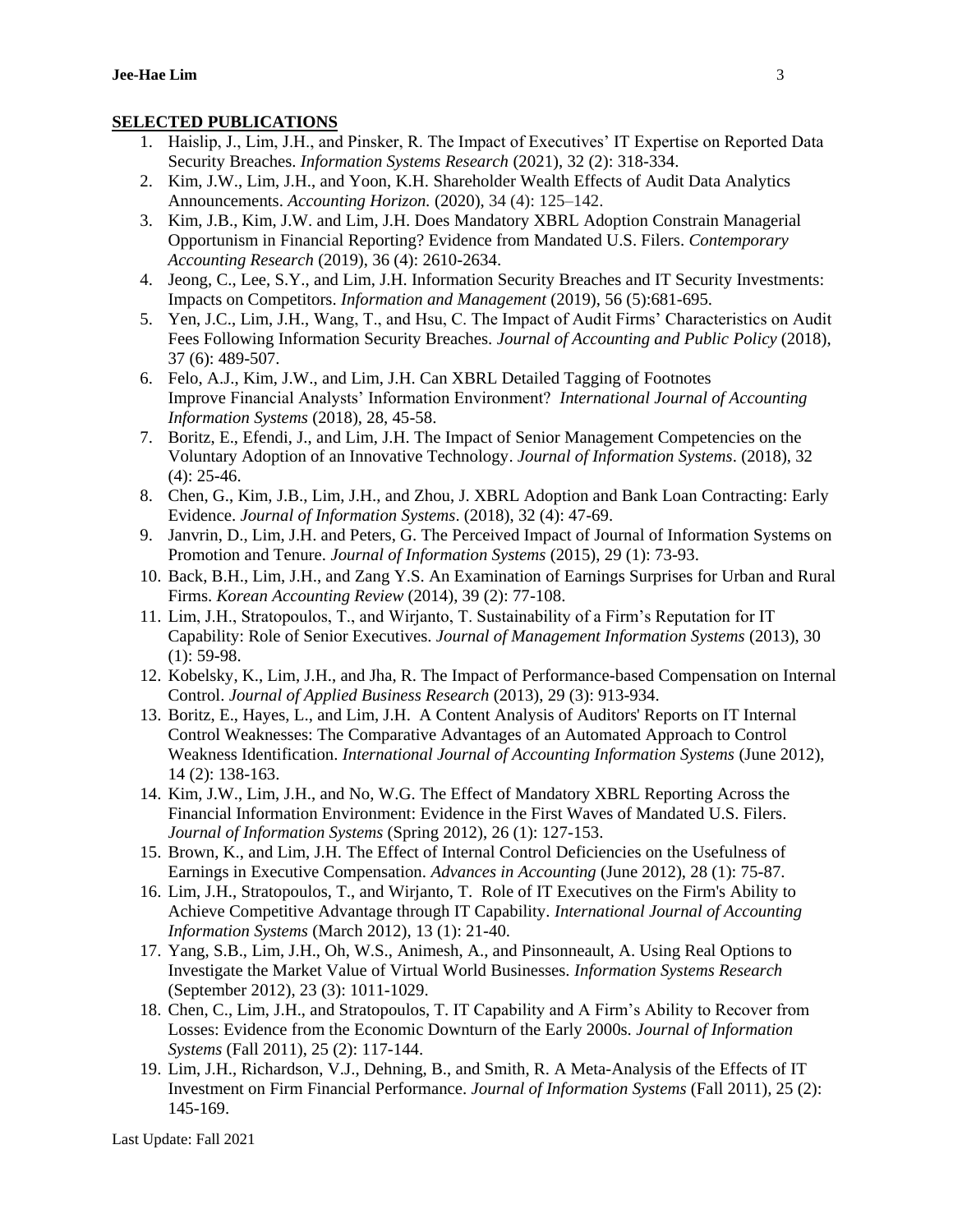- 20. Lim, J.H., Stratopoulos, T., and Wirjanto, T. Path Dependence of Dynamic Information Technology Capability: An Empirical Investigation. *Journal of Management Information Systems* (Winter 2011-12)*,* 28 (3): 45-84.
- 21. Kim, J.W. and Lim, J.H. IT Investments Disclosure, Information Quality, and Factors Influencing Managers' Choices. *Information and Management* (2011), 48: 114-123*.*
- 22. Stratopoulos T., and Lim, J.H. IT Innovation Persistence: An Oxymoron?" *Communications of the ACM* (*accepted in 2008,* and in press 2010), 53 (5): 1-5.
- 23. Li, C., Lim, J.H., and Wang, Q. (2007). Internal and External Monitors of IT Controls. *International Journal of Accounting Information Systems*, 8: 225-239.

### **CONFERENCE PRESENTATIONS** (Note: Underline: as a presenter)

- 1. Chiu, T.T., Lim, J.H., and Traini, S. Blockchain Adoption and Investment Sensitivity to Stock Price. *The 4th UWA Blockchain and Cryptocurrency Conference (Virtual),* UWA Business School, University of Western Australia (UWA), Nov. 22-23, 2021.
- 2. Lim, J.H., Richardson, V.J., and Smith, R. Does XBRL Technology Affect Investor Disclosure Processing Cost and Subsequent Market Outcomes? *The 2021 BYU Accounting Research Symposium*, Brigham Young University, Sep. 16-28, 2021.
- 3. Haislip, J., Lim, J.H., and Pinsker, R. The King is Dead, Long Live the New IT King: Top Management Team Changes Following a Data Security Breach. *The virtual 2021 Annual Meeting at American Accounting Association*, August 2-5, 2021.
- 4. Lim, J.H., Park, J.W., Peters, G., and Richardson, V.J. Examining the Potential Benefits of Audit Data Analytics. *The virtual 2021 AIS Mid-Year Conference*, February 4-6, 2021.
- 5. Haislip, J., Lim, J.H., and Pinsker, R. The King is Dead, Long Live the New IT King: Top Management Team Changes Following a Data Security Breach. *The virtual 2021 AIS Mid-Year Conference*, February 4-6, 2021.
- 6. Lim, J.H., Park, J.W., Peters, G., and Richardson, V.J. The Impact of Audit Data Analytics Technology on Audit Outcomes. *The virtual 2021 Auditing Section Midyear Meeting*, January 14-16, 2021.
- 7. Lim, J.H., Richardson, V.J., and Smith, R. The Impact of XBRL Tags on Stock Return Synchronicity. *The 2020 AIS Mid-Year Conference*, Orlando, FL, January 23-25, 2020.
- 8. Kim, J.W., Lim, J.H., and Yoon, K.H. Shareholder Wealth Effects of Audit Data Analytics Announcements. *The Accounting Horizon Conference on Data Analytics in Accounting*, New York, NY, December 12-13, 2019.
- 9. Lim, J.H., Yen, J.C. The Impact of Information Security Breaches and Stock Return Synchronicity. *The* 2019 Accounting & finance Association of Australia and New Zealand (AFAANZ) Conference, Brisbane, July 6-9, 2019.
- 10. Lim, J.H., Yen, J.C., Wang, T. Information Security Breaches and Stock Return Synchronicity. *The 2019 Annual Meeting at American Accounting Association*, San Francisco, August 10-14, 2019.
- 11. Lim, J.H., Yen, J.C., Wang, T. Information Security Breaches and Stock Return Synchronicity. (*"The Best Paper Award"*). *The 2019 AIS Mid-Year Conference*, San Antonio, TX, January 10- 12, 2019.
- 12. Lim, J.H., Yen, J.C., Wang, T. Information Security Breaches and Stock Return Synchronicity. *10th Annual Pre-ICIS Workshop on Accounting Information Systems*, San Francisco, CA, December 12, 2018.
- 13. Hayes, L., and Lim, J.H. Text Analysis in Accounting Research. *3 rd Qualitative Accounting Research Symposium*, University of Guelph, November 20-December 1, 2018.
- 14. Lim, J.H., Yen, J.C., Wang, T. Information Security Breaches and Stock Return Synchronicity. *The 2018 Annual Meeting at American Accounting Association*, Washington D.C., August 3-8, 2018.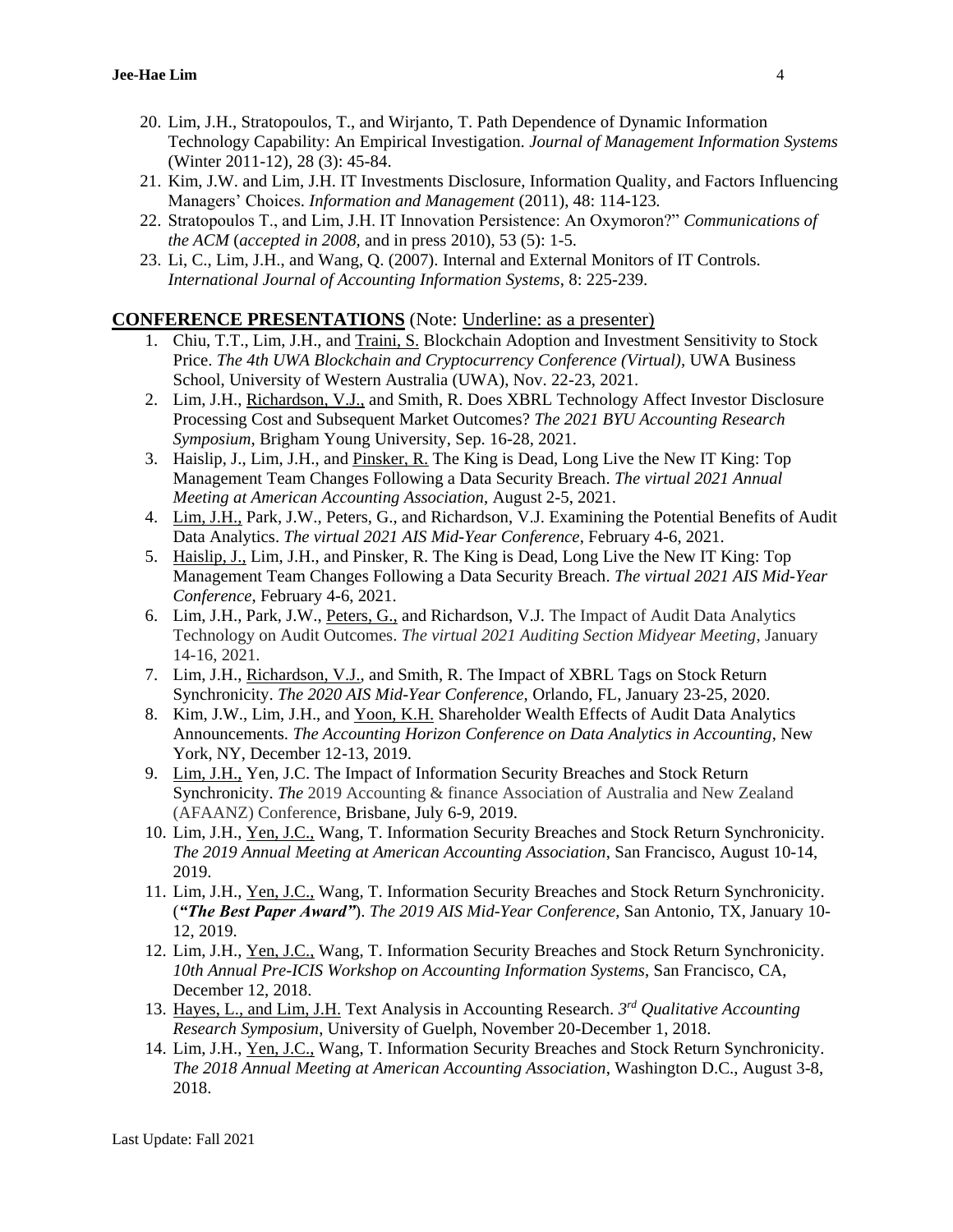- 15. Lim, J.H., Richardson, V.J., and Smith, R. Does XBRL Affect Firms' Stock Liquidity? The *2018 Journal of Accounting, Auditing and Finance (JAAF) Conference,* Je-Ju, South Korea, June 24- 27, 2018.
- 16. Lim, J.H., Richardson, V.J., and Smith, R. Does XBRL Affect Firms' Stock Liquidity? *The 41st Annual Congress of the European Accounting Association (EAA),* Milan, Italy, May 30- June 1, 2018.
- 17. Lim, J.H., Richardson, V.J., and Smith, R. Does XBRL Affect Firms' Stock Liquidity? *The 2018 AIS Mid-Year Conference*, Newport Beach, CA, January 18-20, 2018.
- 18. Lim, J.H., Richardson, V.J., and Smith, R. An Examination of Potential Benefits of XBRL Reporting: Does XBRL Affect Firms' Long-Term Stock Liquidity? *The 8 th International Conference of the Japanese Accounting Review*, Kobe University, Japan, January 6, 2018.
- 19. Jeong, C., Lee, S.Y., and Lim, J.H. The Impact of Information Security Breaches and IT Security Investments on a Firm's Competitors. *International Conference on Information Systems (ICIS)*, Seoul, December 10-13, 2017.
- 20. Lim, J.H., Richardson, V.J., and Smith, R. An Examination of Potential Benefits of XBRL Reporting: Does XBRL Affect Firms' Long-Term Stock Liquidity? *The 9th Annual Pre-ICIS Workshop on Accounting Information Systems*, Seoul, December 9, 2017.
- 21. Haislip, J., Lim, J.H., and Pinsker, R. Do the Roles of the CEO and CFO Differ when it comes to Data Security Breaches? *Americas Conference on Information Systems (AMCIS)*, Boston, August 10-12, 2017.
- 22. Hong, M.J., and Lim, J.H., The Effect of XBRL Adoption on the Receipt and Remediation of SEC Comment Letters. 2017 Conference on the Convergence of Financial and Managerial Accounting Research*,* Banff, June 19-21, 2017.
- 23. Hong, M.J., and Lim, J.H., The Effect of XBRL Adoption on the Receipt and Remediation of SEC Comment Letters. *The 40th Annual Congress of the European Accounting Association (EAA),* Valencia, Spain, May 10-12, 2017.
- 24. Felo, A.J., Kim, J.W., and Lim, J.H., Can Detailed Tagging of Footnotes Improve Analysts' Forecast Accuracy and Dispersion? *International Symposium on Accounting Information Systems (ISAIS),* Valencia, Spain, May 8-9, 2017.
- 25. Hong, M.J., and Lim, J.H., The Effect of XBRL Adoption on the Receipt and Remediation of SEC Comment Letters. *The 2017 AIS Mid-Year Conference*, Orlando, FL, January 19-21, 2017.
- 26. Felo, A.J., Kim, J.W., and Lim, J.H., Can Detailed Tagging of Footnotes Improve Analysts' Forecast Accuracy and Dispersion? *The 2017 AIS Mid-Year Conference*, Orlando, FL, January 19-21, 2017.
- 27. Lim, J.H., and Wang, T. The Impact of Service Provider Switches on XBRL Quality. *The 2016 Annual Meeting at American Accounting Association*, New York, August 6-10, 2016.
- 28. Lim, J.H., Richardson, V.J., and Smith, R. An Examination of Potential Benefits of XBRL Reporting: Does XBRL Affect Firms' Long-Term Stock Liquidity? *The 2016 Annual Meeting at American Accounting Association*, New York, August 6-10, 2016.
- 29. Lim, J.H., and Wang, T. The Impact of Service Provider Switches on XBRL Quality. (*"The Best Paper Award"-IT/IS Governance Track*). *The 2016 Pacific Asia Conference on Information Systems,* Chiayi, Taiwan, June 27-July 1, 2016.
- 30. Lim, J.H., and Wang, T. The Impact of Service Provider Switches on XBRL Quality. *The 2016 ITAM/KrAIS,* Busan, South Korea, June 21-25, 2016.
- 31. Lim, J.H., and Wang, T. The Impact of Service Provider Switches on XBRL Quality. *The 2016 Canadian Academic Accounting Association*, St. John's, Newfoundland and Labrador, June 2-4, 2016.
- 32. Lim, J.H., Richardson, V.J., and Smith, R. An Examination of Potential Benefits of XBRL Reporting: Does XBRL Affect Firms' Long-Term Stock Liquidity? *The 2016 AIS Mid-Year Conference*, Houston, TX, January 20-23, 2016.
- 33. Lim, J.H., and Wang, T. The Impact of Service Provider Switches on XBRL Quality. *The 2016*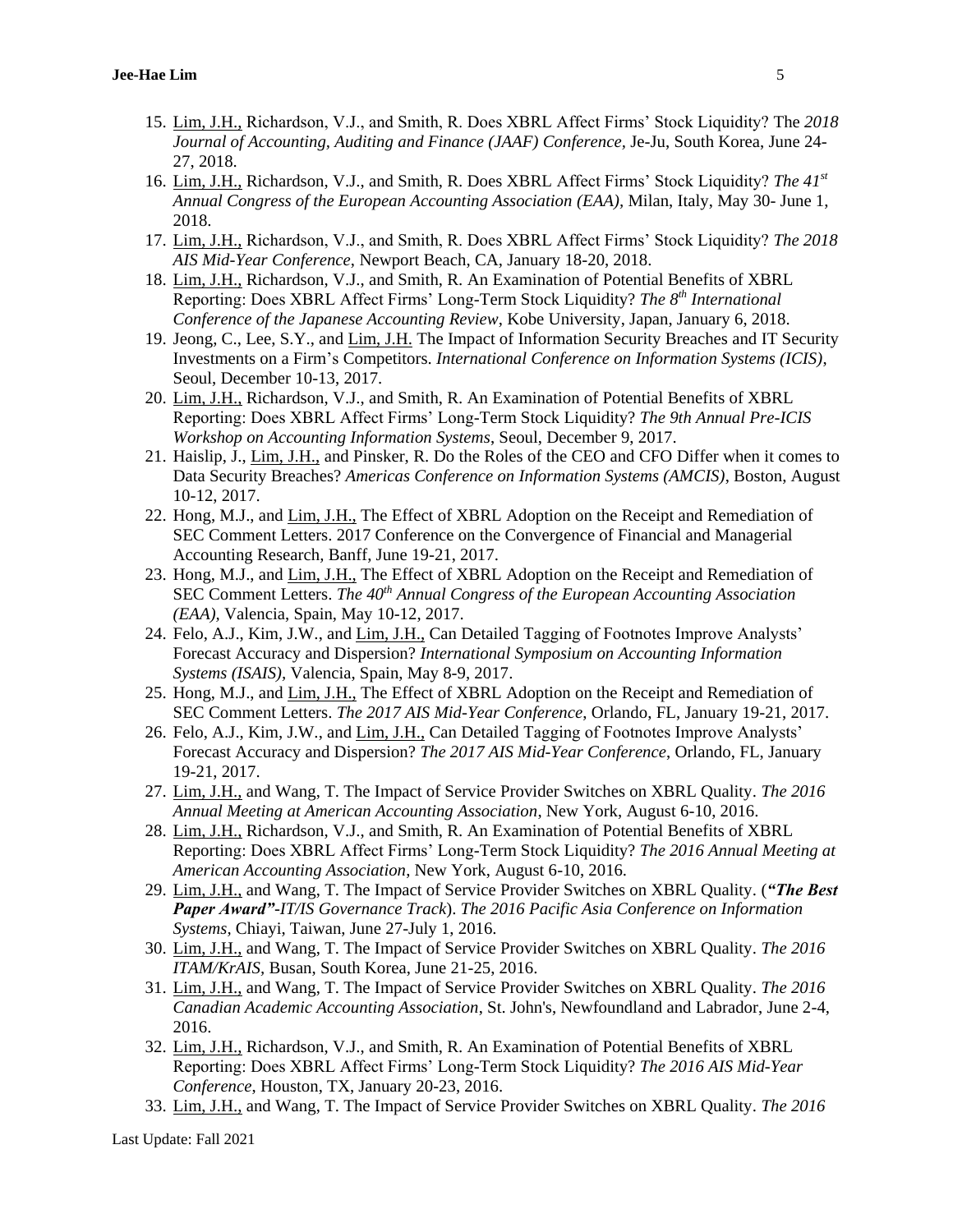*AIS Mid-Year Conference*, Houston, TX, January 20-23, 2016.

- 34. Lim, J.H. Invited Panelist, "The Status of XBRL: Introducing XBRL in Asia." *The 2015 Annual Meeting at American Accounting Association*, Chicago, August 8-12, 2015.
- 35. Chen, G., Kim, J.B., Lim, J.H., and Zhou, J. XBRL Adoption and Bank Loan Contracting: Early Evidence. *The 2015 Canadian Academic Accounting Association*, Toronto, May 28-31, 2015.
- 36. Griffin P.A., Hong, H.A., Kim, J.B., and Lim, J.H. The SEC's XBRL Mandate and Credit Risk. (*"The Best Paper Award"*). *The 2015 AIS Mid-Year Conference*, Charleston, SC, January 22-24, 2015.
- 37. Boritz, E., Efendi, J., and Lim, J.H. The Impact of Executive Team Competencies on XBRL Adoption. *International Conference on Information Systems (ICIS)*, Auckland, December 14-17, 2014.
- 38. Griffin P.A., Hong, H.A., Kim, J.B., and Lim, J.H. The SEC's XBRL Mandate and Credit Risk: Evidence on a Link between Credit Default Swap Pricing and XBRL Disclosure. *The 25th Annual Conference on Financial Economics and Accounting,* November 14-15-2014.
- 39. Chen, G., Kim, J.B., Lim, J.H., and Zhou, J. XBRL Adoption and Bank Loan Contracting: Early Evidence. *The 2014 Annual Meeting at American Accounting Association*, Atlanta, August 2-6, 2014.
- 40. Griffin P.A., Hong, H.A., Kim, J.B., and Lim, J.H. The SEC's XBRL Mandate and Credit Risk: Evidence on a Link between Credit Default Swap Pricing and XBRL Disclosure. *The 2014 Annual Meeting at American Accounting Association*, Atlanta, August 2-6, 2014.
- 41. Lim, J.H., Stratopoulos, T., and Wirjanto, T. IT Reputation Building and Market Valuation. *Hawaiian International Conference on Systems Sciences (HICSS),* Big Island, January 6-9, 2014.
- 42. Lim, J.H., Han, K.S., and Mithas S. How CIO Influence IT Investments and Firm Performance. *International Conference on Information Systems (ICIS)*, Milan, December 15-18, 2013.
- 43. Kim, J.B., Kim, J.W. and Lim, J.H. Does Mandatory XBRL Adoption Constrain Managerial Opportunism in Financial Reporting? Evidence from Mandated U.S. Filers. *The 2013 Annual Meeting at American Accounting Association*, Anaheim, August 3-7, 2013.
- 44. Lim, J.H., Stratopoulos, T., and Wirjanto, T. IT Reputation Building and Market Valuation. *The 2013 Annual Meeting at American Accounting Association*, Anaheim, August 3-7, 2013.
- 45. Boritz, E., Efendi, J., and Lim, J.H. Executive Team Information System and Financial Reporting Competencies, and Voluntary Adoption of XBRL. *The 2013 Annual Meeting at American Accounting Association*, Anaheim, August 3-7, 2013.
- 46. Lim, J.H., Stratopoulos, T., and Wirjanto, T. IT Reputation Building and Market Valuation. (*Nominated* as "The Best Paper Award"). *Pacific Asia Conference on Information Systems*, Jeju Island, June 18-22, 2013.
- 47. Boritz, E., Efendi, J., and Lim, J.H. Executive Team Information System and Financial Reporting Competencies, and Voluntary Adoption of XBRL. *Pacific Asia Conference on Information Systems*, Jeju Island, June 18-22, 2013.
- 48. Kim, J.B., Kim, J.W. and Lim, J.H. Does Mandatory XBRL Adoption Constrain Managerial Opportunism in Financial Reporting? Evidence from Mandated U.S. Filers. *The 2013 Canadian Academic Accounting Association*, Montreal, May 30-June 2, 2013.
- 49. Lim, J.H., Stratopoulos, T., and Wirjanto, T. IT Reputation Building and Market Valuation. *The 2013 Canadian Academic Accounting Association*, Montreal, May 30-June 2, 2013.
- 50. Boritz, E., Efendi, J., and Lim, J.H. Executive Team Information System and Financial Reporting Competencies, and Voluntary Adoption of XBRL. *The 2013 Canadian Academic Accounting Association*, Montreal, May 30-June 2, 2013.
- 51. Kim, J.B., Kim, J.W. and Lim, J.H. Does Mandatory XBRL Adoption Constrain Managerial Opportunism in Financial Reporting? Evidence from Mandated U.S. Filers. *The 36th Annual Congress of the European Accounting Association (EAA),* Paris, France, May 6-8, 2013.
- 52. Boritz, E., Efendi, J., and Lim, J.H. Executive Team Information System and Financial Reporting Competencies, and Voluntary Adoption of XBRL. *The International Symposium on*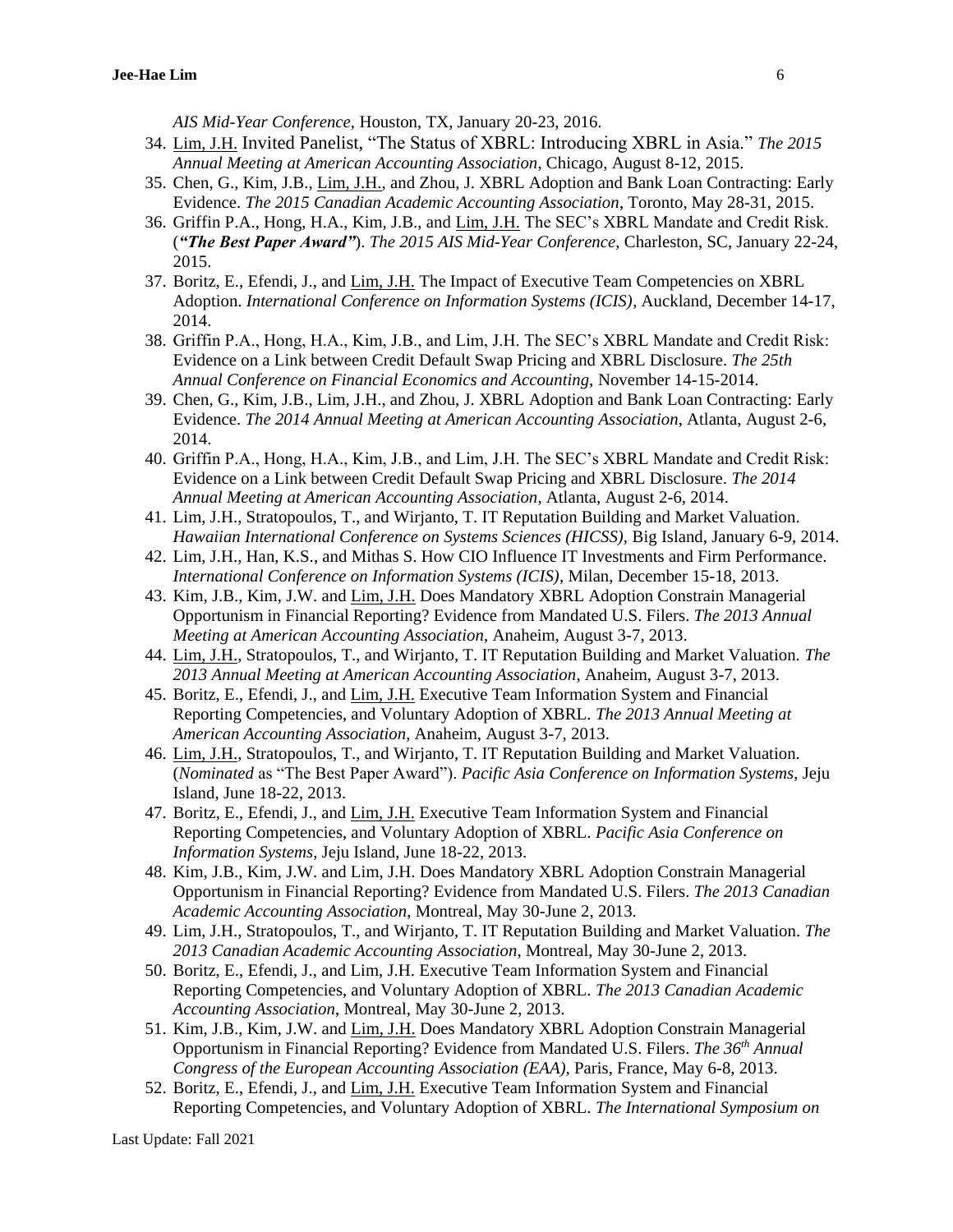*Accounting Information Systems (ISAIS)*, Paris, France, May 5, 2013.

- 53. Kim, J.B., Kim, J.W. and Lim, J.H. Does Mandatory XBRL Adoption Constrain Managerial Opportunism in Financial Reporting? Evidence from Mandated U.S. Filers. *The 6 th University of Kansas International Conference on XBRL and Information Systems: Transparency, Assurance, and Analysis.* Lawrence, Kansas, April 25-27, 2013.
- 54. Boritz, E., Efendi, J., and Lim, J.H. Executive Team Information System and Financial Reporting Competencies, and Voluntary Adoption of XBRL. *The 2013 AIS Mid-Year Conference*, Lauderdale, FL, January 10-12, 2013.
- 55. Lim, J.H., Stratopoulos, T., and Wirjanto, T. IT Reputation Building and Market Valuation. *The 2013 AIS Mid-Year Conference*, Lauderdale, FL, January 10-12, 2013.
- 56. Boritz, E., Hayes, L., and Lim, J.H. On IT Control Weaknesses in Auditors' Reports on Internal Control. *The 2013 AIS Mid-Year Conference*, Lauderdale, FL, January 10-12, 2013.
- 57. Lim, J.H., Han, K.S., and Mithas S. How CIO Position Influences IT Investments and Firm Performance. *Workshop on Information Systems and Economics (WISE)*, Orlando, Florida, December 15-16, 2012.
- 58. Kim, J.B., Kim, J.W. and Lim, J.H. Does Mandatory XBRL Adoption Constrain Managerial Opportunism in Financial Reporting? Evidence from Mandated U.S. Filers. *The 2012 Pre-ICIS Workshop – Association for Information Systems Special Interest Group on Accounting Information Systems (SIGASYS),* Orlando, Florida, December 15, 2012.
- 59. Boritz, E., Efendi, J., and Lim, J.H. Executive Team Accounting and Information System Credentials, and Voluntary Adoption of XBRL Reporting. *The 25 th XBRL International Conference*, Yokohama, Japan, November 4-8, 2012.
- 60. Lim, J.H., Stratopoulos, T., and Wirjanto, T. The Impact of Senior IT Executives on IT Capability. *Americas Conference on Information Systems (AMCIS)*, Seattle, August 9-11, 2012.
- 61. Boritz, E., Hayes, L., and Lim, J.H. On IT Control Weaknesses in Auditors' Reports on Internal Control. *Americas Conference on Information Systems (AMCIS)*, Seattle, August 9-11, 2012.
- 62. Lim, J.H., Stratopoulos, T., and Wirjanto, T. The Impact of Senior IT Executives on IT Capability. *The 2012 Annual Meeting at American Accounting Association*, Washington D.C., August 4-8, 2012.
- 63. Boritz, E., Hayes, L., and Lim, J.H. On IT Control Weaknesses in Auditors' Reports on Internal Control. *The 2012 Annual Meeting at American Accounting Association*, Washington D.C., August 4-8, 2012.
- 64. Lim, J.H., Stratopoulos, T., and Wirjanto, T. Reciprocity between Senior IT Executives and IT Capable Firms: A Source of Sustainable Competitive Advantage. *The OCIS Division of the Academy of Management Annual Meeting,* Boston, August 3-7, 2012.
- 65. Lim, J.H., Stratopoulos, T., and Wirjanto, T. The Impact of Senior IT Executives on IT Capability. *The 2012 Canadian Academic Accounting Association,* Charlottetown, PEI, May 3- June 3, 2012.
- 66. Boritz, E., Hayes, L., and Lim, J.H. On IT Control Weaknesses in Auditors' Reports on Internal Control. *The 2012 Canadian Academic Accounting Association,* Charlottetown, PEI, May 3-June 3, 2012.
- 67. Lim, J.H., Stratopoulos, T., and Wirjanto, T. Reciprocity between Senior IT Executives and IT Capable Firms: A Source of Sustainable Competitive Advantage. *The 2012 AIS Mid-Year Conference*, Phoenix, AZ, January 5-8, 2012.
- 68. Lim, J.H., Stratopoulos, T., and Wirjanto, T. Reciprocity between Senior IT Executives and IT Capable Firms: A Source of Sustainable Competitive Advantage. *Post-International Conference of Information Systems, ICIS Conference*, Shanghai, China, December 7, 2011.
- 69. Boritz, E., and Lim, J.H. SOX 404: The Role of the Chief Information Officer. *The UW–CISA and International Journal of Accounting Information Systems 7th Bi-Annual Research Symposium*, Toronto, October 2011.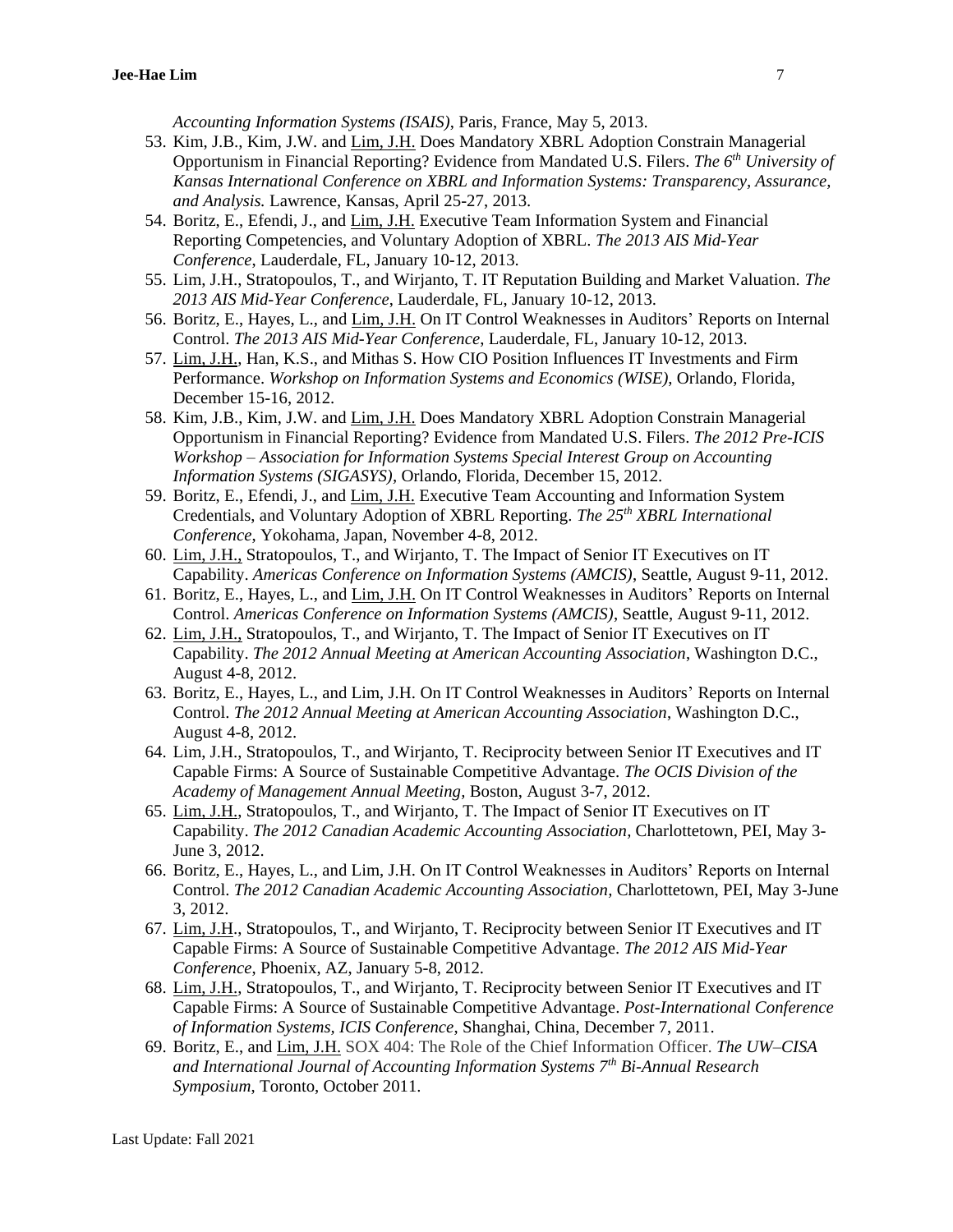- 70. Lim, J.H., Stratopoulos, T., and Wirjanto, T. Reciprocity between Senior IT Executives and IT Capable Firms: A Source of Sustainable Competitive Advantage. *The UW–CISA and International Journal of Accounting Information Systems 7th Bi-Annual Research Symposium*, Toronto, October 2011.
- 71. Boritz, E., Hayes, L., and Lim, J.H. What do Auditor's Reports on Internal Control Tell Us about IT Control Weaknesses in Financial Reporting Systems? *The UW–CISA and International Journal of Accounting Information Systems 7th Bi-Annual Research Symposium*, Toronto, October 2011.
- 72. Kim, J.W., Lim, J.H., and No, W.G. The Effect of XBRL Disclosures on Information Environment in the Market: Early Evidence. *The 2011 Annual Meeting at American Accounting Association*, Denver, August 6-10, 2011.
- 73. Lim, J.H., and Stratopoulos, T. Reciprocity between CIO Power and IT Leadership. *The 2011 Annual Meeting at American Accounting Association*, Denver, August 6-10, 2011.
- 74. Lim, J.H., Stratopoulos, T., and Wirjanto, T. Role of IT Executives on the Firm's Ability to Achieve Competitive Advantage Through IT Capability. (*"The Best Paper Award"*). *The 2011 International Conference on Enterprise Systems, Accounting and Logistics*, Thassos Island, Greece, July 10-12, 2011.
- 75. Kim, J.W., Lim, J.H., and No, W.G. The Effect of XBRL Disclosures on Information Environment in the Market: Early Evidence. *The 2011 Canadian Academic Accounting Association*, Toronto, May 26-29, 2011.
- 76. Lim, J.H., and Stratopoulos, T. Reciprocity between CIO Power and IT Leadership. *The 2011 Canadian Academic Accounting Association*, Toronto, May 26-29, 2011.
- 77. Kim, J.W., Lim, J.H., and No, W.G. The Effect of XBRL Disclosures on Information Environment in the Market: Early Evidence. The 5<sup>th</sup> University of Kansas International Conference on XBRL: Transparency, Assurance, and Analysis, Kansas City, April 29-30, 2011.
- 78. Kim, J.W., Lim, J.H., and No, W.G. The Effect of XBRL Disclosures on Information Environment in the Market: Early Evidence. *The 2011 AIS Mid-Year Conference,* Atlanta, GA, January 5-8, 2011.
- 79. Lim, J.H., and Stratopoulos, T. Reciprocity between CIO Power and IT Leadership. *The 2011 AIS Mid-Year Conference,* Atlanta, GA, January 5-8, 2011.
- 80. Kim, J.W., Lim, J.H., and No, W.G. The Effect of XBRL Disclosures on Information Environment in the Market. *The 21st XBRL International Conference*, Beijing, October 17-21, 2010.
- 81. Lim, J.H., Stratopoulos, T., and Wirjanto, T. Empirical Validation for the Durable Resource Heterogeneity Assumption in RBV. *The Academy of Management Annual Meeting,* Chicago, August 6-10, 2010.
- 82. Brown, K., and Lim, J.H. The Effect on Internal Control Deficiencies on the Stewardship Role of Accounting Earnings. *The 2010 Annual Meeting at American Accounting Association*, San Francisco, July 31-August 4, 2010.
- 83. Lim, J.H., Stratopoulos, T., and Wirjanto, T. *Achieving and Sustaining IT Capability Leadership in a Dynamic Environment. The 2010 Annual Meeting at American Accounting Association*, San Francisco, July 31-August 4, 2010.
- 84. Kim, J.W. and Lim, J.H. Voluntary Disclosure of IT investments. *The 2010 Annual Meeting at American Accounting Association*, San Francisco, July 31-August 4, 2010.
- 85. Boritz, E., Hayes, L., and Lim, J.H. What Do Critical Internal Control Weaknesses Tell US about Financial Reporting Systems? *The 2010 Annual Meeting at American Accounting Association*, San Francisco, July 31-August 4, 2010.
- 86. Chen, C., Lim, J.H., and Stratopoulos, T. Persistent Profits and Transitory Losses: Role of IT Innovation Capability. *The 2010 Canadian Academic Accounting Association,* Vancouver, BC, May 27-29, 2010.
- 87. Brown, K., and Lim, J.H. The Effect on Internal Control Deficiencies on the Stewardship Role of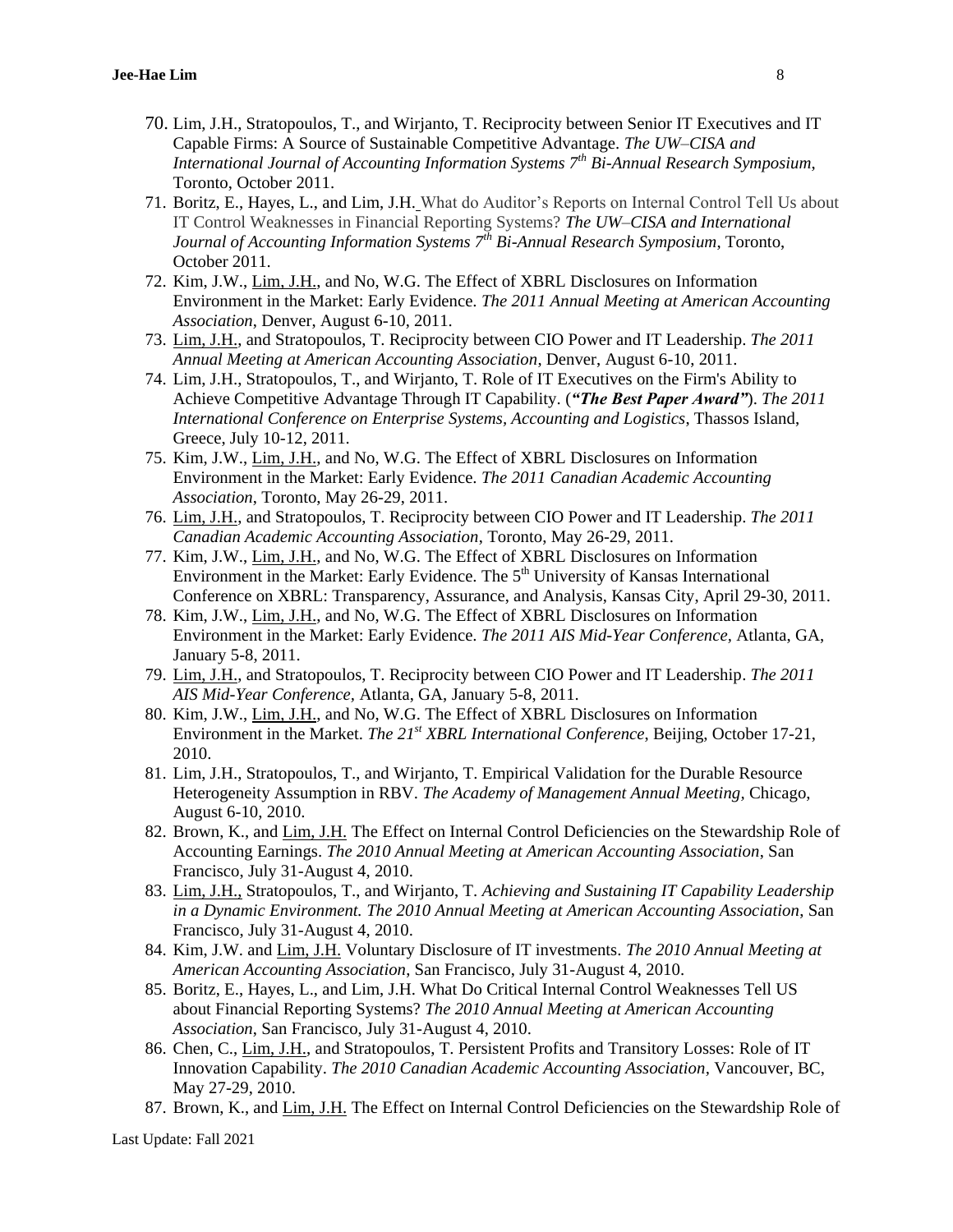Accounting Earnings. *The 2010 Canadian Academic Accounting Association,* Vancouver, BC, May 27-29, 2010.

- 88. Boritz, E., Hayes, L., and Lim, J.H. What Do Critical Internal Control Weaknesses Tell us about Financial Reporting Systems? *The 2010 Canadian Academic Accounting Association,*  Vancouver, BC, May 27-29, 2010.
- 89. Kim, J.W. and Lim, J.H. Voluntary Disclosure of IT investments. *The 2010 Canadian Academic Accounting Association,* Vancouver, BC, May 27-29, 2010.
- 90. Boritz, E., Hayes, L., and Lim, J.H. What Do Critical Internal Control Weaknesses Tell US about Financial Reporting Systems? *The 2010 European Accounting Association Conference,*  Istanbul, May 19-21, 2010.
- 91. Brown, K., and Lim, J.H. The Effect on Internal Control Deficiencies on the Stewardship Role of Accounting Earnings. *The 2010 Auditing Section Mid-Year Conference,* San Diego, CA, January 14-16, 2010.
- 92. Boritz, E., Hayes, L., and Lim, J.H. What Do Critical Internal Control Weaknesses Tell US about Financial Reporting Systems? *The 2010 AIS Mid-Year Conference,* Clearwater Beach, FL, January 7-9, 2010.
- 93. Chen, C., Lim, J.H., and Stratopoulos, T. IT Innovation Strategies and Value Creation: Evidence from the Recession of early 2000s. *The 2010 AIS Mid-Year Conference,* Clearwater Beach, FL January 7-9, 2010.
- 94. Kim, J.W. and Lim, J.H. Voluntary Disclosure of IT investments. *The 2010 AIS Mid-Year Conference,* Clearwater Beach, FL, January 7-9, 2010.
- 95. Chen, C., Lim, J.H., and Stratopoulos, T. IT Innovation Strategies and Value Creation: Evidence from the Recession of early 2000s. UW–CISA and International Journal of Accounting Information Systems 6<sup>th</sup> Bi-Annual Research symposium, Toronto, October 2009.
- 96. Boritz, E., Hayes, L., and Lim, J.H. What Do Critical Internal Control Weaknesses Tell US about Financial Reporting Systems? UW–CISA and International Journal of Accounting Information Systems 6<sup>th</sup> Bi-Annual Research symposium, Toronto, October 2009.
- 97. Chen, C., Lim, J.H., and Stratopoulos, T. IT Innovation Strategies and Value Creation: Evidence from the Recession of early 2000s. *The OCIS Division of the Academy of Management Annual Meeting,* Chicago, August 7-11, 2009.
- 98. Jha, R., Kobelsky, K., and Lim, J.H. The Impact of Performance-based Compensation on Internal Control. *The 2009 Annual Meeting at American Accounting Association,* NY, August 1- 5, 2009.
- 99. Chen, C., Lim, J.H., and Stratopoulos, T. Sustainable value creation: The role of IT innovation persistence. *Americas Conference on Information Systems (AMCIS)*, San Francisco, August 6-9, 2009.
- 100. Chen, C., Lim, J.H., and Stratopoulos, T. Earnings Persistence: The Role of IT Innovation Persistence*. The 2009 Annual Meeting at American Accounting Association,* NY, August 1-5, 2009.
- 101. Jha, R., Kobelsky, K., and Lim, J.H. The Impact of Performance-based Compensation on Internal Control. *The 2009 Canadian Academic Accounting Association*, Montréal, June 4-7, 2009.
- 102. Chen, C., Lim, J.H., and Stratopoulos, T. Earnings Persistence: The Role of IT Innovation Persistence*. The 2009 Canadian Academic Accounting Association*, Montréal, June 4-7, 2009.
- 103. Jha, R., Kobelsky, K., and Lim, J.H. The Impact of Performance-based Compensation on Internal Control. *The 2009 AIS Mid-Year Conference,* Charleston, January 8-10, 2009.
- 104. Lim, J.H., and Stratopoulos, T. IT Innovation Capability and Returns on IT Innovation Persistence. *Americas Conference on Information Systems (AMCIS)*, Toronto, August 13-17, 2008.
- 105. Boritz, E., and Lim, J.H. IT Control Weaknesses, IT Governance and Firm Performance.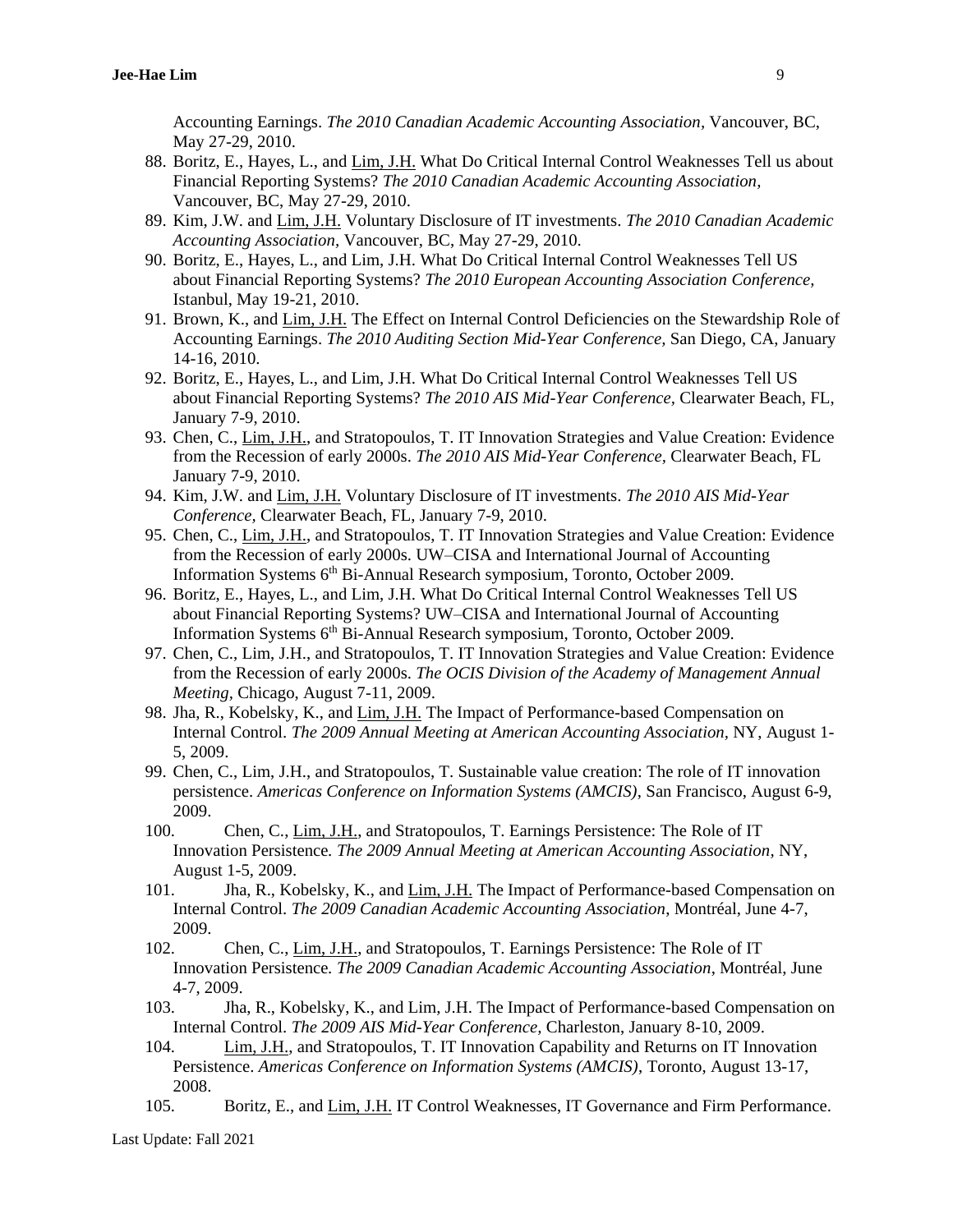*The 2008 Annual Meeting at American Accounting Association*, Anaheim, August 3-6, 2008.

- 106. Lim, J.H., and Stratopoulos, T. IT Innovation Persistence and Firm Performance. *The 2008 Annual Meeting at American Accounting Association*, Anaheim, August 3-6, 2008.
- 107. Boritz, E., and Lim, J.H. IT Control Weaknesses, IT Governance and Firm Performance. *The 2008 Canadian Academic Accounting Association*, Winnipeg, May 29-June 1, 2008.
- 108. Lim, J.H., and Stratopoulos, T. Financial Performance Effects of IT Innovation Persistence. *The 2008 Canadian Academic Accounting Association*, Winnipeg, May 29-June 1, 2008.
- 109. Boritz, E., and Lim, J.H. IT Control Weaknesses and Firm Performance (*"The Best Paper Award"*). *The 2008 AIS Mid-Year Conference,* Redondo Beach, California, January 9-12, 2008.
- 110. Stratopoulos, T., Lim, J.H. and Wirjanto, T. IT Innovation Persistence. *The 2008 AIS Mid-Year Conference,* Redondo Beach, California, January 9-12, 2008.
- 111. Boritz, E., and Lim, J.H. Impact of Top Management's IT Knowledge on Financial Performance (*Nominated* as "The Best Paper Award"). *International Conference on Information Systems (ICIS)*, Montreal, December 9-12, 2007.
- 112. Boritz, E., and Lim, J.H. SOX404: IT Control Material Weaknesses, IT Governance and Firm Performance. *UW–CISA and International Journal of Accounting Information Systems 5th Bi-Annual Research Symposium*, Toronto, October 2007.
- 113. Stratopoulos, T., Lim, J.H. and Wirjanto, T. IT Innovation. *UW–CISA and International Journal of Accounting Information Systems 5th Bi-Annual Research Symposium*, Toronto, October 2007.
- 114. White, G.W., Fox, C., Lim, J.H., and Rooney, C. Building Our Future on the Lessons of the Past: What Hurricane Katrina and Other Disasters have Taught Us (IS Section), *The 7th DPI World Assembly*, Seoul Korea, September 2007.
- 115. Jung, Y.K., Kim, S.H., and Lim, J.H. An Empirical Analysis of the Relationship between Corporate Governance and Environmental Information Disclosure Practices in Korea. *The 2007 Annual Meeting at American Accounting Association*, Chicago, August 5-8, 2007.
- 116. Stratopoulos, T and Lim, J.H. Information Technology Innovation Persistence. *Americas Conference on Information Systems (AMCIS)*, August 2007, Colorado.
- 117. Lim, J.H., and Stratopoulos, T. IT Innovation Persistence. *The 2007 Annual Meeting at American Accounting Association*, Chicago, August 5-8, 2007.
- 118. Stratopoulos, T., and Lim, J.H. IT Innovation Persistence: An Exploratory Analysis. *The OCIS Division of the Academy of Management Annual Meeting*, Philadelphia, August 3-8, 2007.
- 119. Boritz, J.E., Lim, J.H., and Stratopoulos, T. Role of Country Characteristics on Competitive Performance of IT Firms. *The 2007 AIS Mid-Year Conference (JIS Research Development Workshop),* Georgia, January 3-6, 2007.
- 120. Lim, J.H., Li, C., and Wang, Q. The Effects of IT Governance on SOX 404. *The 2007 AIS Mid-Year Conference,* Georgia, January 3-6, 2007.
- 121. Lim, J.H., and Richardson, V.J. The Financial Effects of IT Offshoring (Forum Papers). *The 2007 AIS Mid-Year Conference,* Georgia, January 3-6, 2007.
- 122. Boritz, J.E., Lim, J.H., and Stratopoulos, T. Role of Country Characteristics on Competitive Performance of IT Firms. *The 2007 AIS Mid-Year Conference (JIS Research Development Workshop),* Georgia, January 3-6, 2007.
- 123. Lim, J.H., Li, C., and Wang, Q. The Effects of IT Governance on SOX 404. *The 2007 AIS Mid-Year Conference,* Georgia, January 3-6, 2007.
- 124. Lim, J.H., and Richardson, V.J. The Financial Effects of IT Offshoring (Forum Papers). *The 2007 AIS Mid-Year Conference,* Georgia, January 3-6, 2007.
- *125.* Lim, J.H., Li, C., and Wang, Q. Internal and External Monitors of IT Controls. *Seventh International Research Symposium on Accounting Information Systems,* Milwaukee, WI, December 9-10, 2006.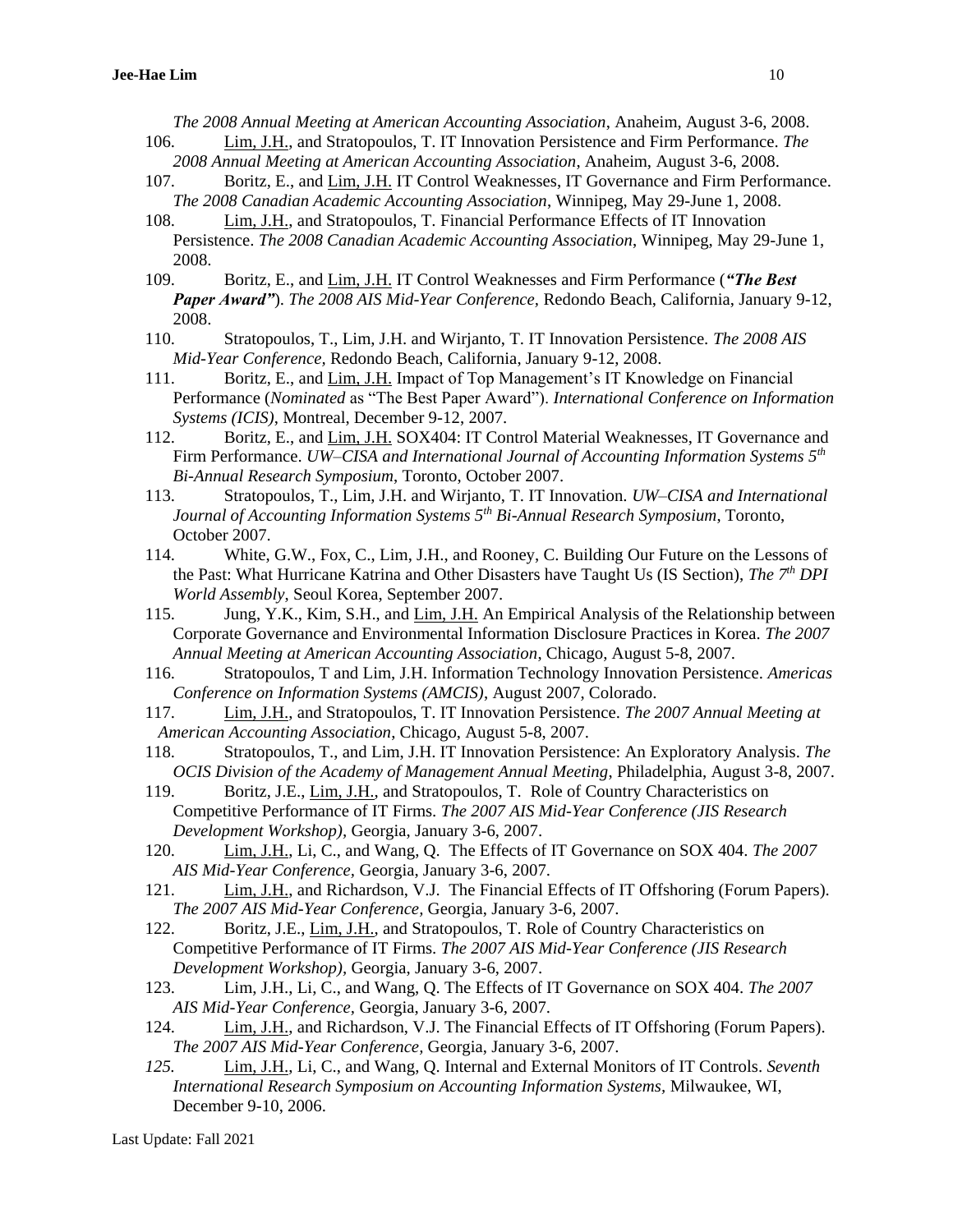- *126.* Lim, J.H., and Richardson, V.J. The Financial Performance Effects of IT Outsourcing. *The 2006 Annual Meeting at American Accounting Association,* Washington D.C., August 6-9, 2006*.*
- *127.* Lim, J.H. Shareholder Wealth Effects of Domestic vs. Global IT Outsourcing Announcements. *The 2006 Annual Meeting at American Accounting Association,* Washington D.C., August 6-9, 2006*.*
- *128.* Lim, J.H., Dehning, B, and Richardson, V.J. A Meta-Analysis of the Effects of IT Investment on Financial Firm Performance. *The 2006 AIS Mid-Year Conference,* Arizona, Jan. 5-7, 2006.
- *129.* Lim, J.H. Shareholder Wealth Effects of IT Outsourcing Announcements. *Americas Conference on Information Systems,* Omaha, Aug.11-14, 2005.
- *130.* Lim, J.H., Richardson, V.J., and Dehning, B. Information Technology Investment and Firm Financial Performance: A Meta-Analysis. *The 2005 American Accounting Association Annual Meeting,* San Francisco, Aug.7-10, 2005.
- *131.* Lim, J.H., Roberts, T., and Sweeny, P. Feedback Seeking for Information Systems Professionals. *Decision Sciences Institute (DSI),* Boston, Nov. 20-23, 2004.
- *132.* Lim, J.H. Shareholder Wealth Effects of IT Outsourcing. *Big 12 IS Symposium,* Iowa State University, April 2004.
- *133.* Lim, J.H., Richardson, V.J., and Roberts, T.L. Information Technology Investment and Firm Performance. *Hawaiian International Conference on Systems Sciences (HICSS),* Big Island, January 2004.
- *134.* Lim, J.H., Roberts, T., McFarlin, P., and Cheney, P. Feedback Seeking among Auditors in Public Accounting firms. *Decision Sciences Institute (DSI),* Washington D.C., Nov. 22-25, 2003.

### **SELECTED INVITED COLLOQUIA**

Arizona State University, Bocconi University, City University of Hong Kong, Dauphine University, University of Guelph, Hanyang University, Iowa State University, Kobe University, Korea Advanced Institute of Science and Technology (KAIST), Korea University, Kansas State University, KonKuk University, Marquette University, Monash University, National University of Taiwan, McGill University, Oklahoma State University, Seoul National University, Sungkyunkwan University, Tsinghua University, The State University of New Jersey: Rutgers University, University of Arkansas, University of Boston, University of Hawaii at Manoa, University of Oakland, University of Shanghai, University of Sydney, University of Kansas, University of Massachusetts, University of Michigan-Dearborn, University of Milwaukee, University of Melbourne, University of North Texas, University of Science & Technology of China, University of Seoul, University of Texas-Arlington, University of Texas-Dallas, University of Valencia**,** Yonsei University.

## **TEACHING EXPERIENCE**

## *UNDERGRADUATE COURSES*

- ACC409 Accounting Information Systems (Spring 2019-Fall 2019; Spring 2021-Current), University of Hawaii-Manoa
- AFM 341 Accounting Information Systems (Spring 2007– Spring 2018), University of Waterloo
	- o Recipient of *UW Distinguished Teacher Award,* University of Waterloo, 2016.
	- o Recipient of *University of Waterloo/SAF Outstanding Teaching Fellowship Awards*, 2010-2011, 2013-2014, 2014-2017.
- IST 311 Information Systems for Accountants (Fall 2003 Spring 2005), University of Kansas.
	- o *Two Best Teaching Awards* at both Business School and University-Wide, 2005.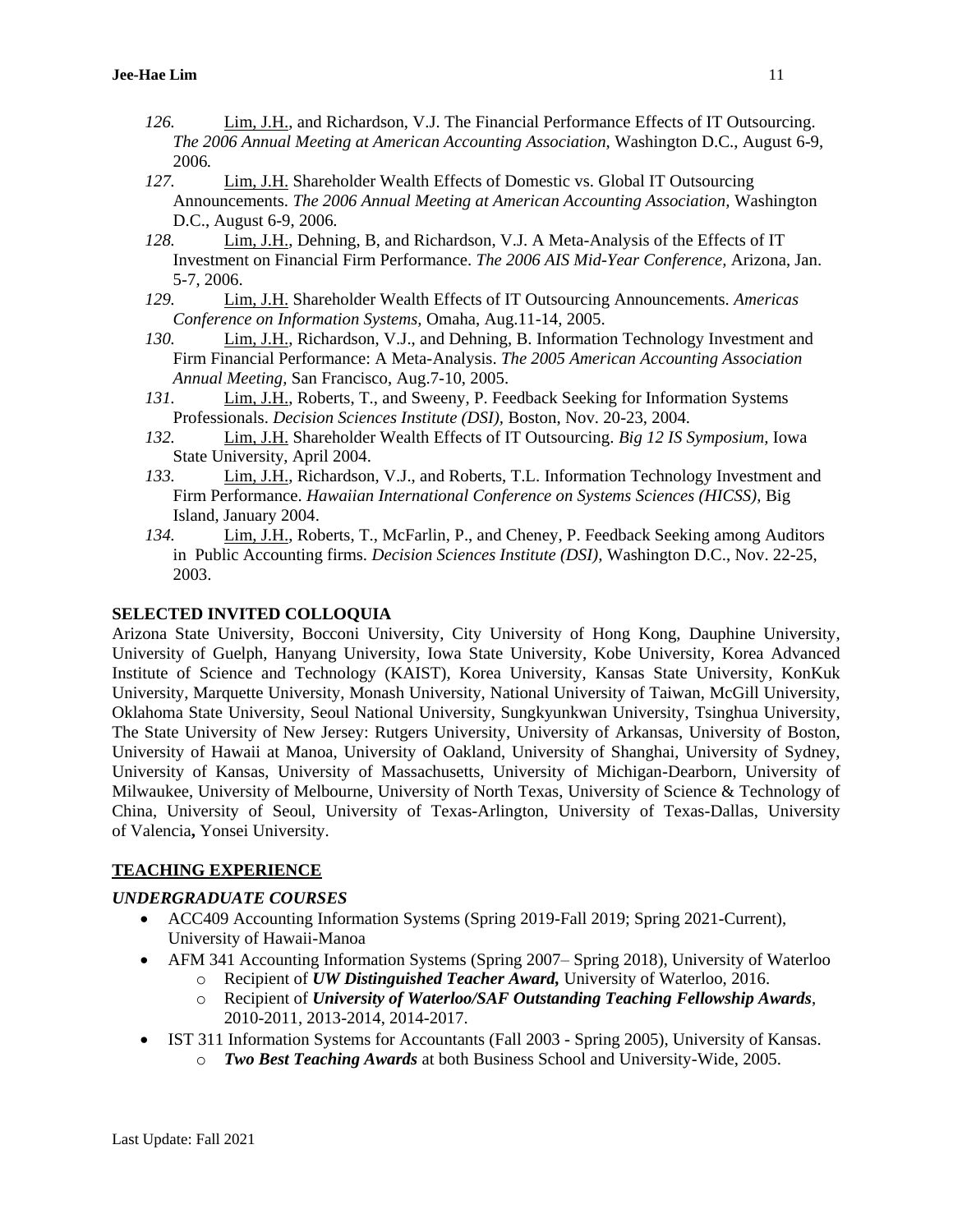## *GRADUATE COURSES*

- ACC619: Information and Assurance and Analytics (Spring 2021), University of Hawaii-Manoa
- ACC799: Directed Reading and Research at the PhD level (Fall 2020-Current), University of Hawaii-Manoa.
- ACC704: Research in Accounting Information Systems **(**Spring 2022).
- ACC 621: System Reliability Principles and Criteria (Winter 2007-2008), University of Waterloo.
- COMS 620: Communication & Technology (Fall 1999 Spring 2000 (with Dr. Howard Sypher) & Fall 2001-Spring 2002 (with Dr. Michael Dennis), University of Kansas.

**RESEARCH GRANTS (**Note: Underline: as a Principal Investigator)

## *EXTERNAL RESEARCH FUNDING*

- 1. Lim, J.H. Extensible Business Reporting Language (XBRL) Impact and Quality. *SSHRC Insight Grants* (435-2015-0630) entitled, (\$92,184 CAD), 2015-2018.
- 2. Lim, J.H. The Impact of Mandatory XBRL Adoption on Information Comparability. *CGA/CAAA Research Grants* (\$6,500 CAD), August 2014.
- 3. Boritz, J.E. and Lim, J.H. SOX 404: The Role of Chief Information Officer. *SSHRC Grants* (\$76,000 CAD), 2010-2012.
- 4. Boritz, J.E., Hayes, L. and Lim, J.H. What Do Critical Clusters Internal Control Weaknesses Tell Us About Financial Reporting Systems? *CICA/CAAA Research Grants* (\$10,000 CAD), September 2009.
- 5. Stratopoulos, T., Lim, J.H. and Wirjanto, T. IT Innovation Persistence and its Antecedents. *SSHRC Grants* (\$160,000 CAD, including **RTS**<sup>1</sup> ), University of Waterloo, 2008-2011.
- 6. Boritz, J.E. and Lim, J.H. SOX404: Financial Effects of IT Control. *CICA/CAAA Research Grants* (\$10,000 CAD), July 2007.
- 7. Assisted in writing grant with Dr. Glen W. White. Disaster Response Training to Help Disabled Persons--(Contributed to the Information Systems section). *Association of Teachers of Preventive Medicine / Centers for Disease Control and Prevention* (\$615,958 US), University of Kansas, 2002-2005.

# *INTERNAL RESEARC FUNDING*

- 1. Lim, J.H. The Impact of Mandatory eXtensible Business Reporting Language (XBRL) Adoption on Financial Statement Comparability. *UW/SSHRC Seed Grant* (\$5,500 CAD), University of Waterloo, 2014.
- 2. Boritz, J.E. and Lim, J.H. Quality of Extensible Business Reporting Language (XBRL) Information and Management. *UW-SSHRC 4A Grants* (\$8,000 CAD), University of Waterloo, 2013.
- 3. Lim, J.H. *UW/SSHRC Conference Travel Grant* (\$800 CAD), University of Waterloo, 2013.
- 4. Lim, J.H., Stratopoulos, T., and Wirjanto, T. Reciprocity between Information Technology Innovative Firms and Senior Executives: A Source of Competitive Advantage. *UW/ the Robert Harding Humanities and Social Sciences Endowment Fund* (\$5,300 CAD), University of Waterloo, 2012.
- 5. Lim, J.H. SOX404: The Effect of Material IT Control Weaknesses on Chief Information Officer

 $\overline{a}$ <sup>1</sup> The fact that both the principal investigator and co-investigator were awarded a **Release Time Stipend (RTS)** in the face of tough competition is a clear vote of confidence in our research, motivating us to a high standard of performance. "... For the past decade, **SSHRC** has awarded **RTS** on a cost-shared basis with institutions to only a small number of

scholars (*in 2008-09, for example, 132 RTS were included in the total of 904 successful standard research grants*)."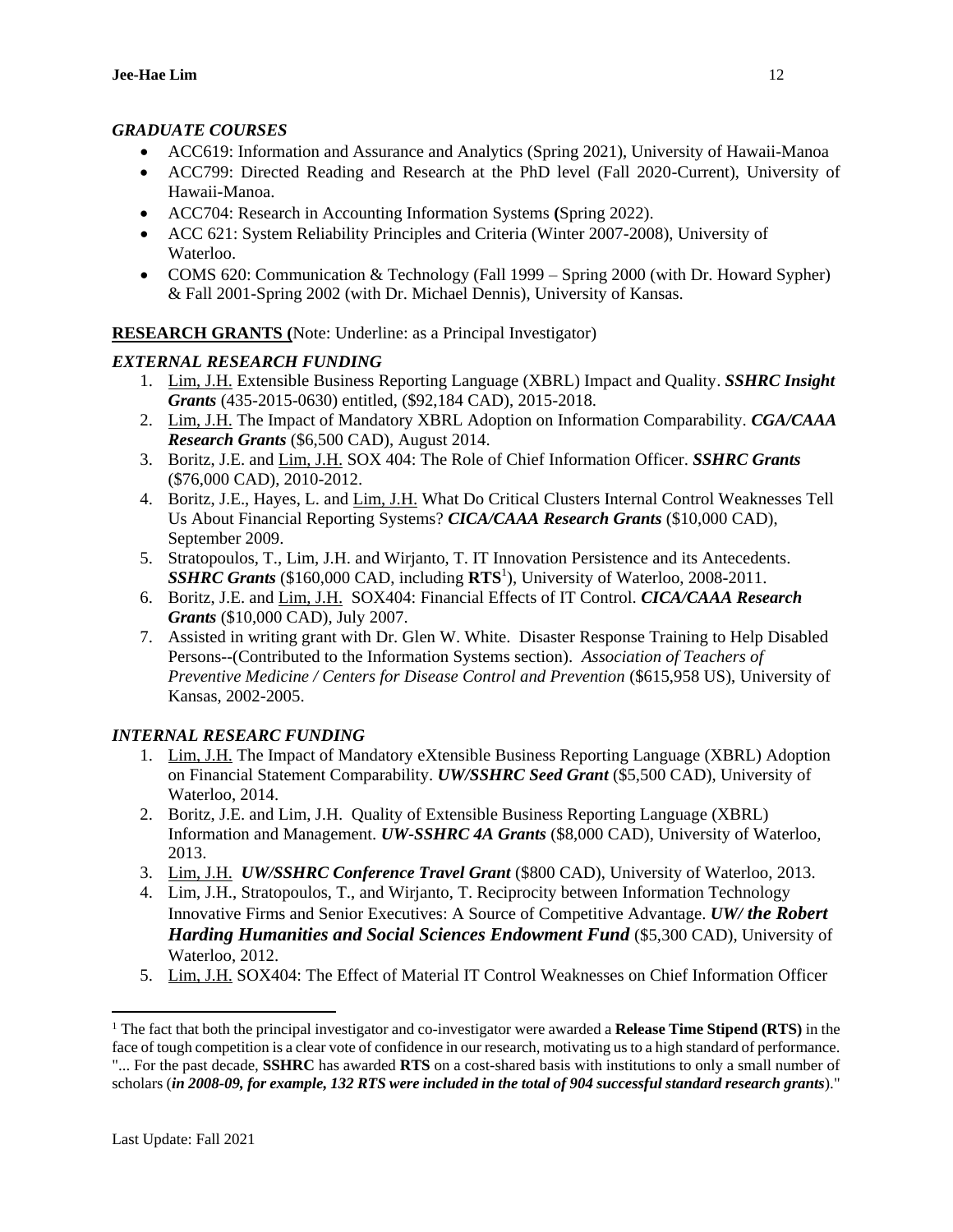Compensation and Turnover. *UW/SSHRC Seed Grant* (\$5,300 CAD), University of Waterloo, 2009.

- 6. Boritz, J.E. and Lim, J.H. Implications of IT Committees on IT Governance. *UW-SSHRC 4A Grants* (\$8,000 CAD), University of Waterloo, 2008.
- 7. Lim, J.H. and Boritz, J.E. Implications of IT Committees on IT Governance. *UW/SSHRC Seed Grant* (\$5,500 CAD), University of Waterloo, 2007.
- 8. Stratopoulos, T. and Lim, J.H. IT Innovation Persistence and its Antecedents. *UW/SSHRC Seed Grant* (\$5,500 CAD), University of Waterloo, 2007.
- 9. Lim, J.H. *UW/SSHRC Conference Travel Grant* (\$1,500 CAD), University of Waterloo, 2007.

# **UNIVERSITY SERVICE<sup>2</sup>**

- The SOA MAcc Program Committee, School of Accountancy, University of Hawaii-Manoa, Sep. 2021–Current.
- The SOA Curriculum Committee, School of Accountancy, University of Hawaii-Manoa, Sep. 2021–Current.
- PhD Program Committee, School of Accountancy, University of Hawaii-Manoa, Aug. 2018– Current.
- Chair of Accounting Information Systems (AIS) committee, University of Hawaii-Manoa, Nov. 2019–Current.
- Recruiting Committee, School of Accountancy, School of Accountancy, University of Hawaii-Manoa, Aug. 2018–May 2019.
- T&P Policy Review Committee, School of Accountancy, School of Accountancy, University of Hawaii-Manoa, Spring 2020.
- Co-Convener of Skills, AIS and Auditing School of Accountancy, University of Hawaii-Manoa, Fall 2020.
- Chair of Departmental Personnel Committee, School of Accountancy, University of Hawaii-Manoa, 2019–Current.
- Shidler Executive Committee of the Faculty Senate (FSEC), University of Hawaii-Manoa, Sep. 2021–Current.
- Shidler Promotion Review Committees (TPRC), University of Hawaii-Manoa, Sep. 2021– Current
- Shidler AACSB Committee, University of Hawaii-Manoa, Oct.-Nov. 2020.
- Professorship/Fellowship/Chair Review Committee, University of Hawaii-Manoa, Apr. 2019– May. 2020.
- Tenure and Promotion Review Committees (TPRC), University of Hawaii-Manoa, Jan. 2019– Apr.2019.
- Recruiting Committee, School of Accounting and Finance, University of Waterloo, Aug. 2015– Dec. 2015 & March– July 2018.
- Research Committee, School of Accounting and Finance, University of Waterloo, Apr. 2015– July 2018.
- Screening Committee, School of Accounting and Finance, University of Waterloo, Jan. 2015– Aug.2016.
- SAF Journal Committee, School of Accounting and Finance, University of Waterloo, March 2012– July 2018.
- AFSA Community Leadership Award Committee, School of Accounting and Finance, University of Waterloo, Aug. 2012 – July 2018.
- John M. Harper and William J. Harper & Bonnie Ho Scholarship Selection Committee, School of

 $\overline{a}$ 

<sup>2</sup> Research Sabbatical leave: from September 1, 2016 to February 28, 2017.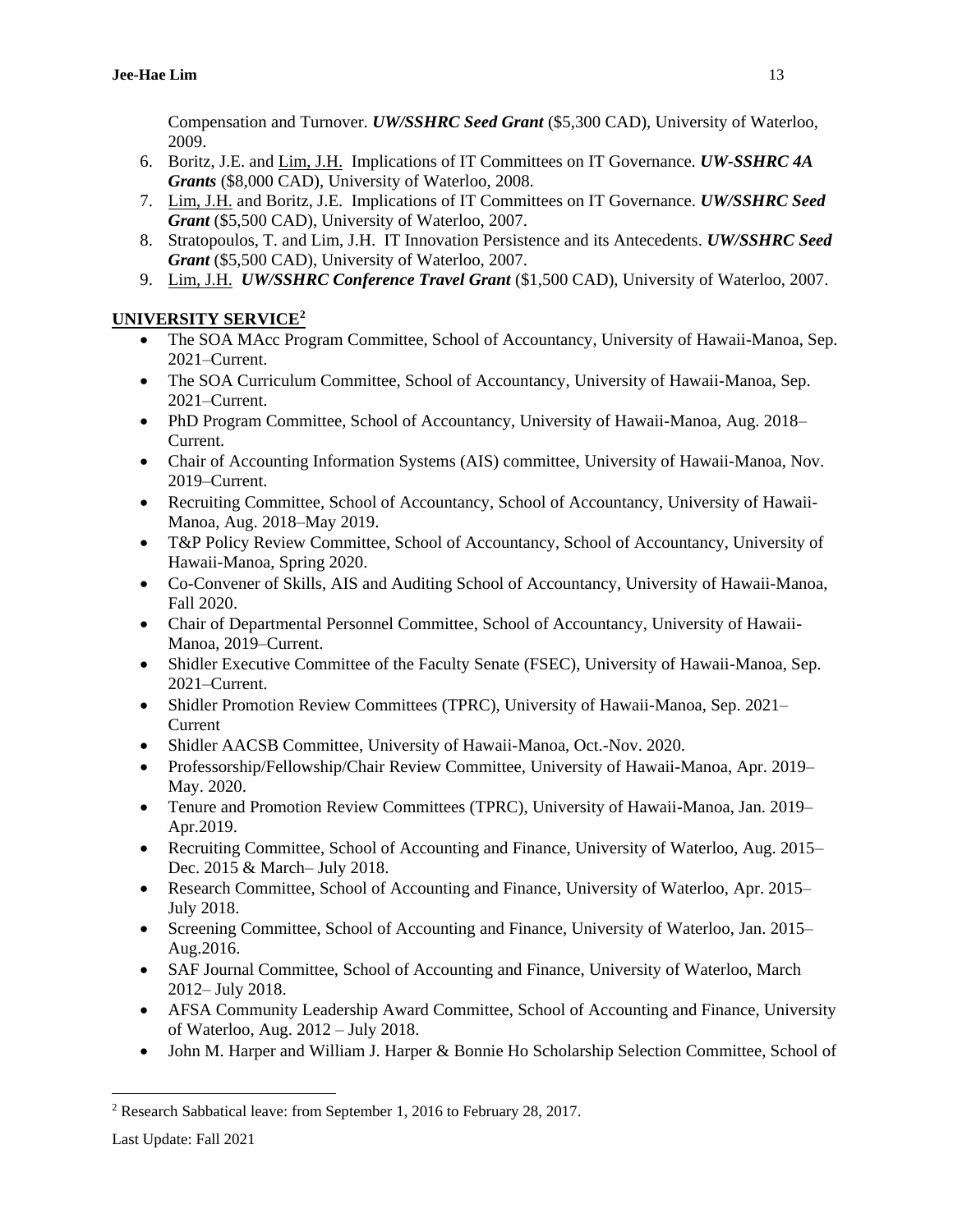Accounting and Finance, University of Waterloo, March 2007 - March 2012

- Interviewer for the Fellowship Selection Program, School of Accounting and Finance, University of Waterloo, May 2007 – July 2018.
- Ontario Graduate Scholarship Selection Committee, School of Accounting and Finance, University of Waterloo, Oct. 2007 - Oct. 2010.

# **EXTERNAL SERVICE**

- Associate Editor for the Security and Privacy track for Pacific Asia Conference on Information Systems (PACIS), October 2020–Current.
- Treasure of Accounting Information Systems, American Accounting Association (AAA), January 2019-Current.
- Board members of Accounting Information Systems, American Accounting Association (AAA), January 2019-Current.
- Mini-track-Chair, "Data Analytics, Control Systems, Business Risks" at the 53<sup>rd</sup>, 54<sup>th</sup>, 55<sup>th</sup> Hawaii International Conference on Systems Sciences (HICSS), March 2019-Current.
- AIS track-Chair, Hawaii Accounting Research Conference (HARC), August 2018-Current.
- Associate Editor for the Security and Privacy track for Pacific Asia Conference on Information Systems (PACIS), October 2020–August 2021.
- Scientific Committee, *Accounting Horizons* Conference on "Data Analytics in Accounting", August 2018 –Summer 2020.
- President of Association for Information Systems Special Interest Group on Accounting Information Systems (SIG ASYS), January 2018 - Current.
- External Tenure and Promotion Reviewer, July 2018 September, 2018 & July, 2021 Current.
- Invited adjudication committee for the 2018 Insight Grants competition<sup>3</sup>, Social Sciences and *Humanities Research Council of Canada*, Ottawa, March 5-7, 2018.
- Chair of The Scientific Committee for *the 9th & 10th Biennial UWCISA Research Symposium*, 2015 & 2017.
- Co-Chair of Association for Information Systems Special Interest Group on Accounting Information Systems (SIG ASYS), June 2017 – December 2017.
- Chair of *The 2017 AAA-AIS Mid-Year Conference*, July 2015- January 2017.
- Research and Publications Chair, *American Accounting Association- IS Section*, 2013-2014.
- Research-Track Chair, *The 2014 AAA-AIS Mid-Year Conference,* Raleigh, NC, January 23-25, 2014.
- Research Chair, *SAP/Canadian Academic Accounting Association (CAAA)*, 2012-2013.
- Research and Publications Committee, Accounting Information Systems- IS Section, 2012-2013.
- Track Chair: Accounting Information Systems Models, Design, and Implementation, *Americas Conference on Information Systems (AMCIS)*, 2012-2013.
- *SAP/Canadian Academic Accounting Association (CAAA)* Research Committee, 2010-2012.
- A coordinator the *UWCISA Symposium: Data Integrity, Information Integrity, & BuSiNeSs SysStmEsS* in October 2007, 2009, and 2011, Toronto (The Conference Chair: Efrim Boritz)
- Accounting Information Systems (AIS) Section Notable Contribution to the Literature Committee, 2009-2010.
- A coordinator, *AIS Case Writing Workshop*, the Toronto Chapter of ISACA, November 25, 2006 (with Efrim Boritz and Theophanis Stratopoulos).

 $\overline{a}$ 

<sup>3</sup> (Invitation only on Nov. 10, 2017) Selected one of the very best scholars in the *Social Sciences and Humanities Research Council*